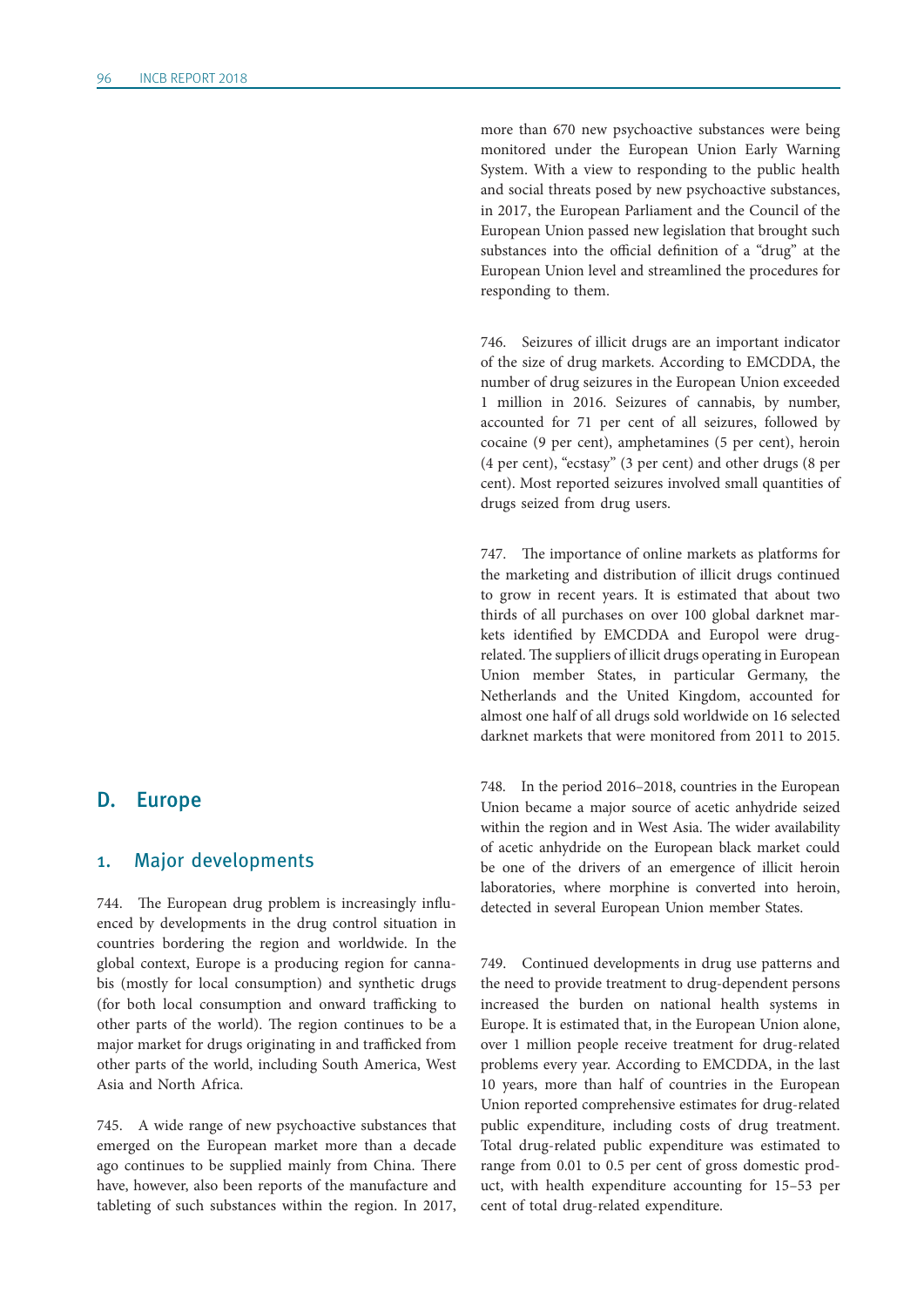## 2. Regional cooperation

750. The European Union supported countries in Central Asia in the fight against drugs through a transregional programme entitled "EU Action against Drugs and Organised Crime (EU-ACT)" and the Central Asia Drug Action Programme. In 2017 and 2018, EMCDDA continued its support of that programme, the overall objective of which is the gradual adoption by the five countries in Central Asia (Kazakhstan, Kyrgyzstan, Tajikistan, Turkmenistan and Uzbekistan) of European Union and international good practice on drug policy, in order to contribute to the reduction of drug problems. The beneficiaries of the programme include policymakers, drug control experts, corrections and hospital staff and the general public.

751. In November 2017, a memorandum of understanding was signed between the Government of Belarus and the Government of Georgia on the establishment of a mechanism for the sharing of information to prevent trafficking in and the illicit movement of narcotic drugs and psychotropic substances.

752. A workshop on joint investigation teams and controlled deliveries was held in Tbilisi from 26 February to 2 March 2018. Representatives of law enforcement and customs authorities and prosecutor's offices of Afghanistan, Armenia, Azerbaijan, Bulgaria, Georgia, Kazakhstan, Kyrgyzstan, the Republic of Moldova, Romania, Pakistan and Ukraine shared their experiences in combating drug trafficking and discussed measures to enhance future cooperation in drug control matters.

753. In June 2018, Bulgaria hosted the twentieth highlevel meeting of the Coordination and Cooperation Mechanism on Drugs of the European Union and CELAC. During the discussions, a particular focus was placed on joint measures to counteract drug trafficking over the darknet. Discussions were also held on measures to develop and implement programmes aiming at reducing demand for illicit drugs.

# 3. National legislation, policy and action

754. During the reporting period, EMCDDA published a number of publications, technical reports, surveys and overviews that covered a wide range of drug controlrelated topics, including a European guide on responding to drug problems, a report on European environmental prevention measures to limit unhealthy and risky substance use behaviours, an analysis of drug-related

homicide in Europe, a policy briefing on cannabis and driving and a report on the growing threat of drugs and the darknet to health and security.

755. In October 2017, EMCDDA released a report on new developments in national drug strategies in Europe. The report, prepared in consultation with experts and based on an analysis of national drug policies and scientific literature, gives an overview of recent developments in key tools used to manage national drug policies, such as strategies, coordination mechanisms and evaluations. Among other things, the report points to a gradual change in national drug strategies towards a broader scope that goes beyond controlled substances and covers other substances and, to a lesser extent, other addictions.

756. On 15 November 2017, the relevant European Union institutions passed legislation that, while retaining the current three-step approach to responding to new psychoactive substances (namely, early warning, risk assessment and control measures), allowed for the significant strengthening of existing processes through the streamlining and accelerating of data-collection and assessment procedures. Pursuant to the new legislation, national authorities will have six months to place a substance under control on their territory once the decision of the Council of the European Union and the European Parliament on the substance enters into force. The legislation will be applicable as of 23 November 2018.

757. In 2017, Estonia added the following 11 new psychoactive substances to schedule I of its national list of narcotic drugs and psychotropic substances: meclonazepam; nifoxipam; ephenidine; 1-naphthalenyl(1-pentyl-1H-indazol-3-yl)-methanone; 4-fluoroethylphenidate; metizolam; 1-propionyl-lysergic acid diethylamide; dimethylamylamine; CUMYL-4CN-BINACA; 6-ethyl-6-nor-lysergic acid diethylamide (ETH-LAD); and 4-fluoromethylphenidate (4F-MPH).

758. In December 2017, a new national strategy on serious and organized crime threat assessment was adopted in Montenegro. In the policy, the following six priority areas for the period 2018–2019 were identified: terrorism and religious extremism; drug trafficking; illegal migration; serious criminal offences arising from conflicts between organized crime organizations; unregulated and high-interest moneylending; and high-level corruption.

759. In April 2018, the Government of the Russian Federation adopted a resolution enforcing tighter controls over the movement of narcotic drugs, psychotropic substances and their precursors, to bring the regulatory acts into line with relevant international legislation. The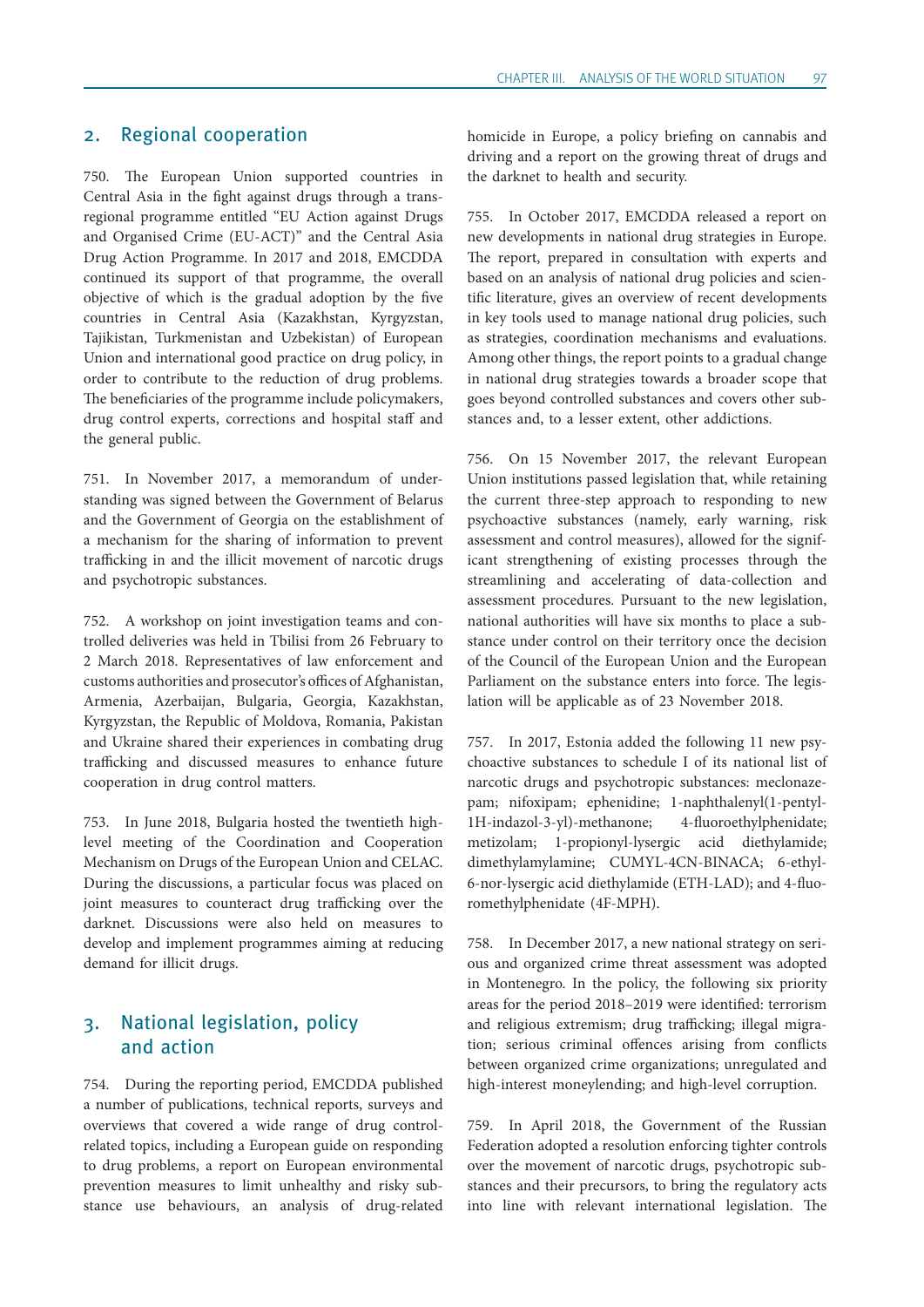resolution was adopted for the purpose, among others, of exercising stricter controls over the circulation of the precursor 1-phenyl-2-nitropropene and of rescheduling the precursor diphenylacetonitrile from table III of catalogue IV to table II of catalogue IV of the list of precursors under control in the Russian Federation.

760. In May 2018, the Council of the European Union decided to place two new synthetic cannabinoids, ADB-CHMINACA and CUMYL-4CN-BINACA, under control in the 28 European Union member States. The substances had been available on the European drug market since at least 2014 and 2015, respectively.

761. In March 2018, the Justice and Home Affairs Council adopted the European Council conclusions on alternatives to coercive sanctions for drug-using offenders, with a view to preventing crime, reducing recidivism, enhancing the efficiency of the criminal justice system and minimizing social risks. Those alternative measures include education, suspension of investigation or prosecution, suspension of sentence with treatment, rehabilitation and recovery and aftercare and social reintegration.

762. In 2017, the Cannabis as Medicine Act, which regulates the import, domestic production and prescription of cannabis-based pharmaceutical products, including herbal cannabis, came into force in Germany. In the Netherlands, where new psychoactive substances are regulated through amendments to schedules of the Opium Act, 4-fluoroamphetamine (4-FA), was listed in 2017, as a list I drug, because of reports of deaths related to use of the substance. The substance was placed in Schedule II of the 1971 Convention by the Commission on Narcotic Drugs in its decision 61/12 of 14 March 2018. In October 2017, the Government of Luxembourg amended its drug control regulations by adding several psychoactive substances to the lists of narcotic drugs and psychotropic substances. Furthermore, in 2018, the Government of Luxembourg passed a bill allowing for the medical use of cannabis. In 2017, new legislation allowing control of synthetic cannabinoids came into force in France. In Czechia, 60 new psychoactive substances were added to the list of controlled substances. In 2018, 43 new psychoactive substances were added to the lists of controlled substances in Sweden.

763. The royal decree on controlled substances that entered into force in Belgium on 26 September 2017 enabled the classification of controlled substances according to generic group definitions. The decree, among other things, introduced an exemption to the export authorization requirement for psychotropic substances in case of humanitarian urgency by requiring only an a posteriori

notification to the Federal Agency for Medicines and Health Products.

764. A number of countries in Europe evaluate their drug policy and strategy through ongoing indicator monitoring and specific research projects. In 2017, Croatia evaluated its National Strategy on Combating Narcotic Drugs Abuse for the period 2012–2017. The results of the evaluation assisted the Government in developing a new drug strategy for the period beyond 2017.

765. In 2017, Ireland launched its national drug strategy, entitled "Reducing harm, supporting recovery: a health-led response to drug and alcohol use in Ireland 2017–2025". The goals of the strategy include promotion and protection of health and well-being, minimization of the harms caused by substance abuse and promotion of rehabilitation and recovery, restriction of access to illicit drugs and development of comprehensive evidence-based policies and actions.

766. The 2017 drug strategy of the United Kingdom, launched in July 2017, is aimed at reducing illicit and other harmful drug use and increasing the rates of people recovering from dependency. In 2018, the Government of the United Kingdom announced a review of the scheduling of cannabis. The review will cover the medicinal and therapeutic benefits of cannabis and cannabis-based medicinal products, and will allow for an assessment to be made that balances harms and public health needs. The review will not cover the classification of cannabis as a class B drug, or any of the penalties for offences involving cannabis.

767. In the Netherlands, cannabis is sold openly in more than 500 so-called "coffee shops" operating in about a quarter of the 380 municipalities in the country. While the sale of cannabis under certain conditions in those outlets is tolerated, the supply of cannabis to the "coffee shops" is not permitted. This has created an illicit market in cannabis production and wholesale distribution. In October 2017, the Government of the Netherlands declared its intention to permit an experiment on the legal supply of cannabis to "coffee shops" in up to 10 municipalities. In March 2018, the Ministry of Justice and Security and the Ministry of Health, Welfare and Sport provided the country's Parliament with details of the experiment, which will, among other things, require amendments to the drug control legislation, the designation of municipalities and cannabis growers and the establishment of a research consortium in order to facilitate a four-year period of cannabis production and supply of the substance to "coffee shops". Following the completion of the experiment, the current regulations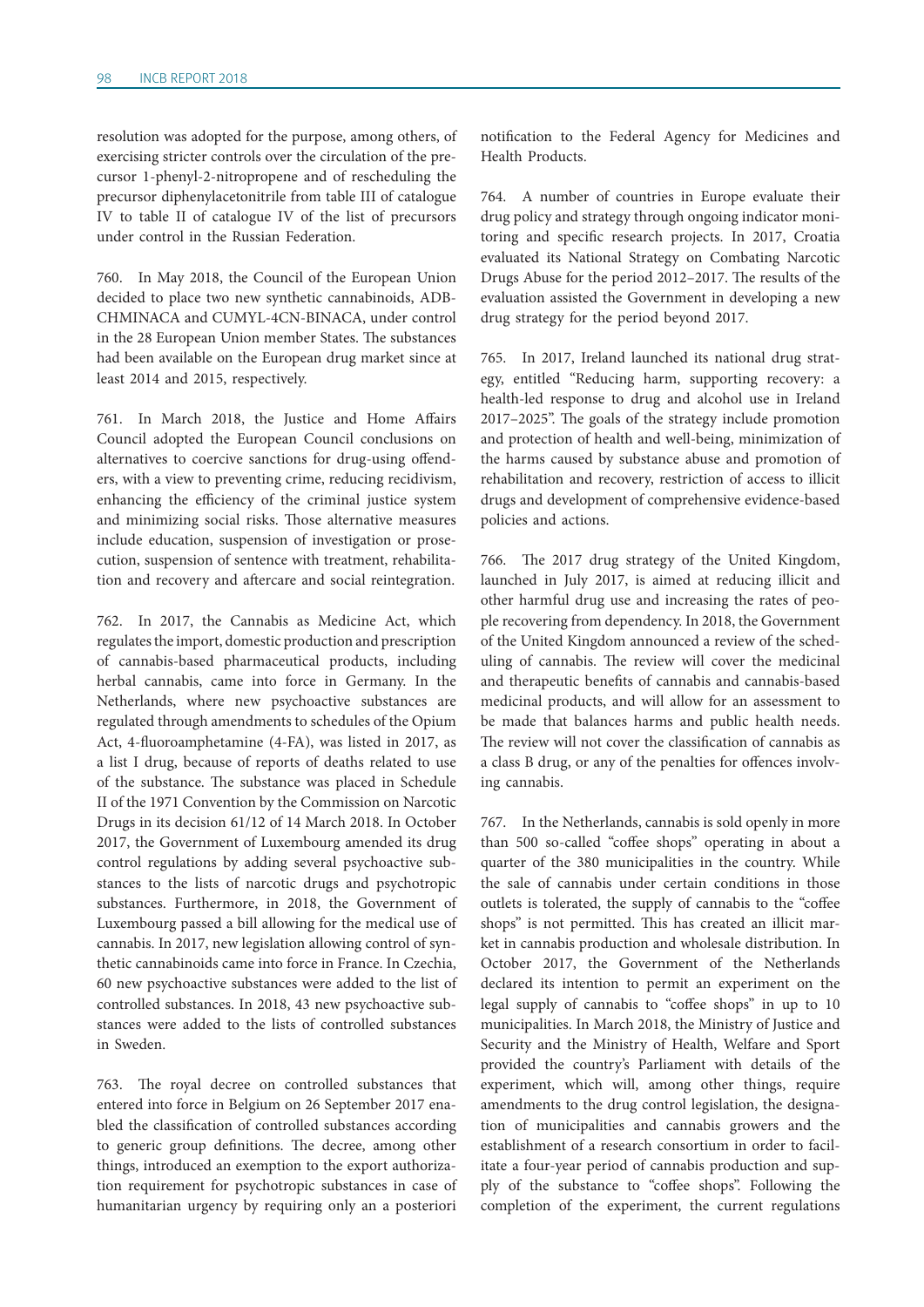governing the control of cannabis will be reinstated. The experiment, according to the authorities, is expected to allow for an evaluation of the impact of supplying cannabis to "coffee shops" on public health, crime and public safety in the municipalities concerned.

768. **The Board reiterates that the 1961 Convention, as amended, establishes in article 4 that the parties to the Convention are to take such legislative and administrative measures as may be necessary to give effect to and carry out the provisions of the Convention within their own territories and to limit exclusively to medical and scientific purposes the production, manufacture, export, import, distribution of, trade in and use and possession of drugs.**

# 4. Cultivation, production, manufacture and trafficking

#### (a) Narcotic drugs

769. Cannabis remains the most widely used drug in Europe. The drug accounts for the largest share (38 per cent) of the illicit drug retail market in the European Union, which in 2013 was estimated to be worth 24 billion euros. Herbal cannabis is both cultivated within Europe, mostly indoors, and trafficked from third countries. Cannabis resin is mostly trafficked from Morocco but is increasingly produced in Europe itself.

770. In 2016, 763,000 seizures of cannabis products were reported in the European Union, including 420,000 seizures of herbal cannabis, 317,000 seizures of cannabis resin and 22,000 seizures of cannabis plants. Spain, as a major point of entry for cannabis resin produced in Morocco, continued to account for most of the quantity of cannabis resin seized in the European Union in 2016. The countries in Europe that reported seizing more than 1 ton of cannabis resin in 2017 were Spain (334.9 tons), France (57.4 tons), Italy (18.7 tons), Portugal (14.8 tons), Greece (6.3 tons), the United Kingdom (6.3 tons), Sweden (3.2 tons), Lithuania (2.1 tons), Norway (2.0 tons), Poland (1.2 tons) and the Russian Federation (1.1 tons). Seizure data for 2017 for some countries in Europe that have repeatedly reported cannabis resin seizures exceeding 1 ton, notably Denmark and the Netherlands, were not available at the time of drafting the present report.

771. Seizures of cannabis plants may indicate its cultivation within a country. In 2017, seizures and eradication of cannabis plants illicitly cultivated outdoors and/or indoors were reported in most countries in the region,

including a number of States members of the European Union, as well as Albania, Andorra, Bosnia and Herzegovina, Montenegro, the Russian Federation and Ukraine.

772. In Slovakia, both illicit outdoor and indoor cannabis cultivation for local use and trafficking abroad increased by 40 per cent during the reporting year. In Sweden, illicit cultivation has significantly decreased since its peak in 2014. That decrease is possibly a result of interdiction efforts taken by law enforcement authorities and of an increase in trafficking in cannabis products purchased on the Internet into the country.

773. Montenegro has emerged as an entry point and transit country for drugs being trafficked towards Western European markets. Despite having a small domestic market, a slight increase in cannabis use was reported in Montenegro in 2017 owing to trafficking from neighbouring Albania — a major cannabis producer in Eastern Europe — and also to small-scale local production. In 2017, a new record of cannabis seizures was reached in the country, totalling 2.65 tons. The seizures were mainly of cannabis herb originating in Albania.

774. In Belarus, the total amount of narcotic drugs and psychotropic substances seized by customs authorities in 2017 increased by 60 times compared with 2016, according to the Chair of the State Customs Committee.

775. The potency of both herbal cannabis and cannabis resin has largely increased in countries of the European Union since 2006. While the content of THC in herbal cannabis stabilized at about 9–12 per cent in around 2013, THC content in cannabis resin continued to increase, to 14–21 per cent in 2016. In 2016, the black-market price of both drugs was almost the same, in the range of 8–12 euros and 9–13 euros per gram, respectively.

776. Owing to the wide availability of heroin, primarily sourced in Afghanistan, the illicit manufacture of opioids in Europe has until recently been limited to home-made opium poppy products manufactured in some countries in Eastern Europe. The identification of several laboratories converting morphine to heroin in Czechia, the Netherlands and Spain in recent years suggests that some heroin is now manufactured in Europe. The total amount of heroin seized in the European Union was 4.3 tons in 2016 and 4.5 tons in 2015. In 2017, seizures of heroin larger than 100 kg were reported by the United Kingdom (845 kg), Bulgaria (698 kg), Italy (610 kg), Spain (524 kg), Greece (359 kg), Germany (298 kg) and Ukraine (110 kg). Bulgaria also reported seizures of sizeable amounts of morphine (221 kg).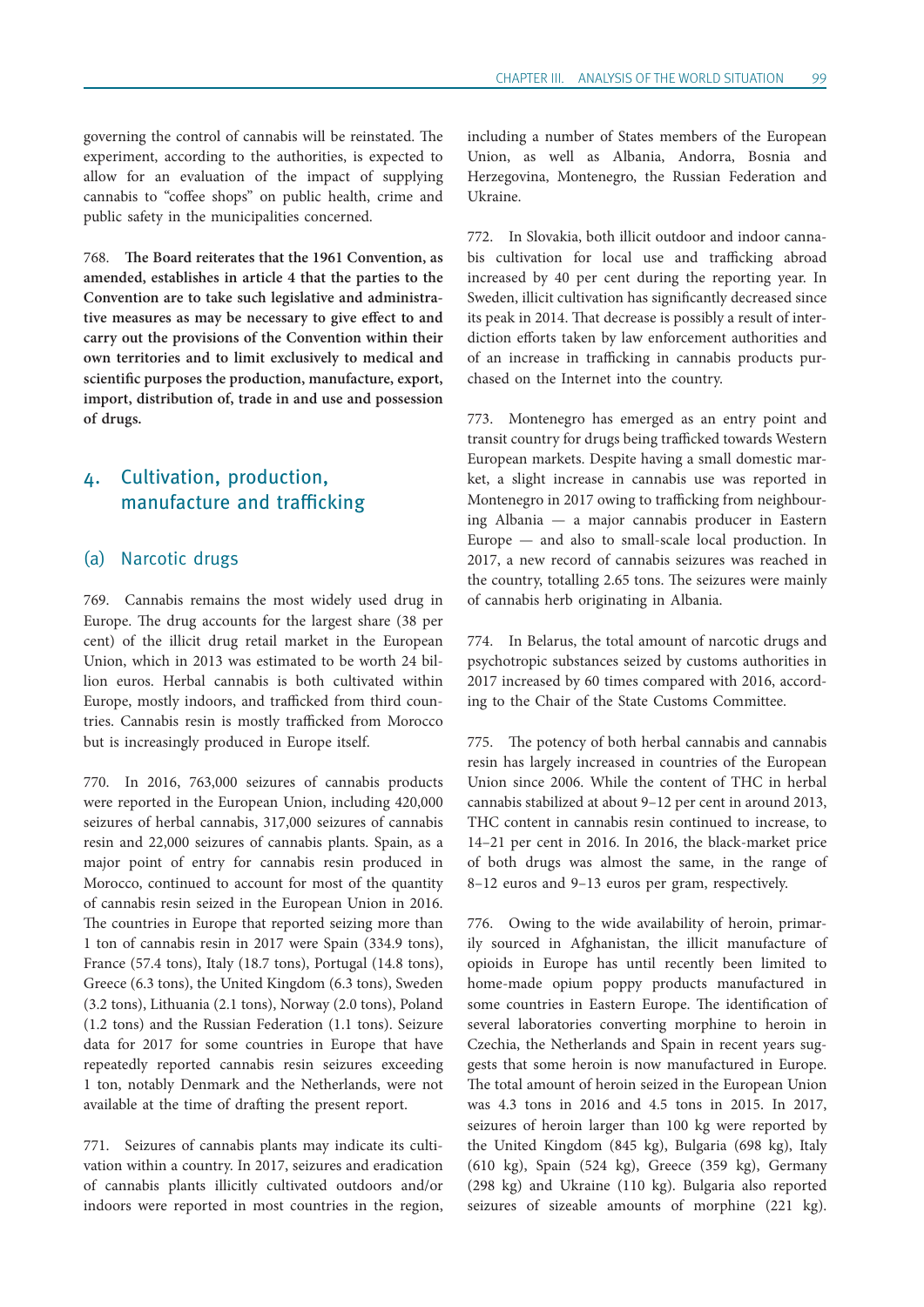According to authorities in Portugal, Mozambique might have become a new transit point for heroin being trafficked into the country.

777. Other opioids available on the illicit European market include opium, medicinal morphine, methadone, buprenorphine, tramadol, fentanyl and fentanyl-related substances. Some opioids may have been diverted from legitimate pharmaceutical sources, while others may have been illegally manufactured. In 2017, seizures of diverted and/or illicitly manufactured substances of both types of origin were reported by Estonia, Finland, Norway, Portugal, Romania, Slovakia and Sweden, among others.

778. According to EMCDDA, the increase in cocaine manufacture in South America may have had an impact on the European Union market. While cocaine prices in countries of the European Union have remained stable, the purity of the drug is at its highest level in over a decade; also of concern is the increased availability and use of "crack" cocaine. Wastewater analyses show increases in cocaine consumption in some locations in Europe over the period 2011–2017, notably in 2016 and 2017.

779. Cocaine is transported to Europe by various means, including passenger flights, air freight, postal consignments, private aircraft, yachts and maritime containers. The total amount of cocaine reported seized within the European Union in 2016 was 70.9 tons. Given that Belgium (30 tons) surpassed Spain (15.6 tons) as the country with the largest amount of cocaine seized in the European Union in 2016, the importance of cocaine trafficking routes to Europe through the Iberian Peninsula may have slightly declined in favour of ports in other European countries. In 2017, the countries reporting seizures of cocaine hydrochloride of 1 ton or greater were Belgium (44.8 tons), Spain (41 tons), France (17.5 tons), Germany (8.2 tons), the United Kingdom (5.7 tons), Italy (4.1 tons) and Portugal (2.7 tons). However, seizure data for several European countries, including the Netherlands, were not available at the time of drafting the present report.

#### (b) Psychotropic substances

780. Amphetamine and methamphetamine are among the synthetic stimulant drugs illicitly manufactured in the European Union for the local illicit market, although some amphetamine in the region is also destined for markets in the Middle East, East and South-East Asia and Oceania. Most amphetamine manufacture is reported from Belgium, the Netherlands and Poland, and to a lesser extent Germany and the Baltic countries. In 2016, seizures of amphetamine reported by the European Union member States amounted to 5.7 tons. Overall, the quantity of amphetamine seized in the European Union has been stable since 2010, fluctuating around 5 to 6 tons per year. Germany (1,669 kg), the United Kingdom (1,356 kg), Sweden (892 kg), Poland (582 kg), France (439 kg), Norway (427 kg), Bulgaria (400 kg), the Russian Federation (393 kg), Finland (203 kg) and Belgium (128 kg) were among the countries in Europe that reported seizures of amphetamine higher than 100 kg in 2017.

781. Although the availability of methamphetamine has increased over the last decade in the European Union, it is still much lower than that of amphetamine. Most of the illicit manufacture of methamphetamine in the region takes place in Czechia, and to some extent at the border areas of its neighbouring countries. In 2016, of the 291 illicit methamphetamine laboratories reported dismantled in the European Union, 261 were in Czechia. The predominant precursor chemical used in those laboratories was pseudoephedrine, extracted from medicinal products trafficked mainly from or through Poland. While the manufacture of methamphetamine was mostly confined to small-scale laboratories, large-scale manufacture of the drug destined for other countries in the region was also reported. In 2016, seizures of methamphetamine reported within the European Union amounted to 0.5 tons. In 2017, seizures of methamphetamine larger than 50 kg were reported by the Russian Federation (1,131 kg), France (123 kg), Germany (114 kg), Czechia (93 kg), Norway (76 kg), Italy (57 kg), Finland (56 kg) and Slovakia (51 kg).

782. In Czechia, the illicit manufacture of methamphetamine remained stable, and 264 methamphetamine laboratories were identified in 2017. Of those, 19 were considered medium-large-scale laboratories that could yield between 0.5 to 50 kg of drugs per typical manufacture cycle. In 2017, authorities in Slovakia dismantled a total of 11 laboratories manufacturing methamphetamine: 8 were small kitchen laboratories, mostly producing the drug from pharmaceutical preparations containing pseudoephedrine, and the remaining 3 were mediumscale laboratories capable of yielding up to 10 kg of the drug per manufacturing cycle. In 2017, five illicit methamphetamine laboratories were dismantled in Poland, two in Germany and one in Spain. One clandestine laboratory in which methamphetamine was being produced from 1-phenyl-2-propanone was also dismantled in Lithuania.

783. The apparent recent revival of the illicit market for "ecstasy" in the European Union has manifested itself in the increased number of drug production sites, increased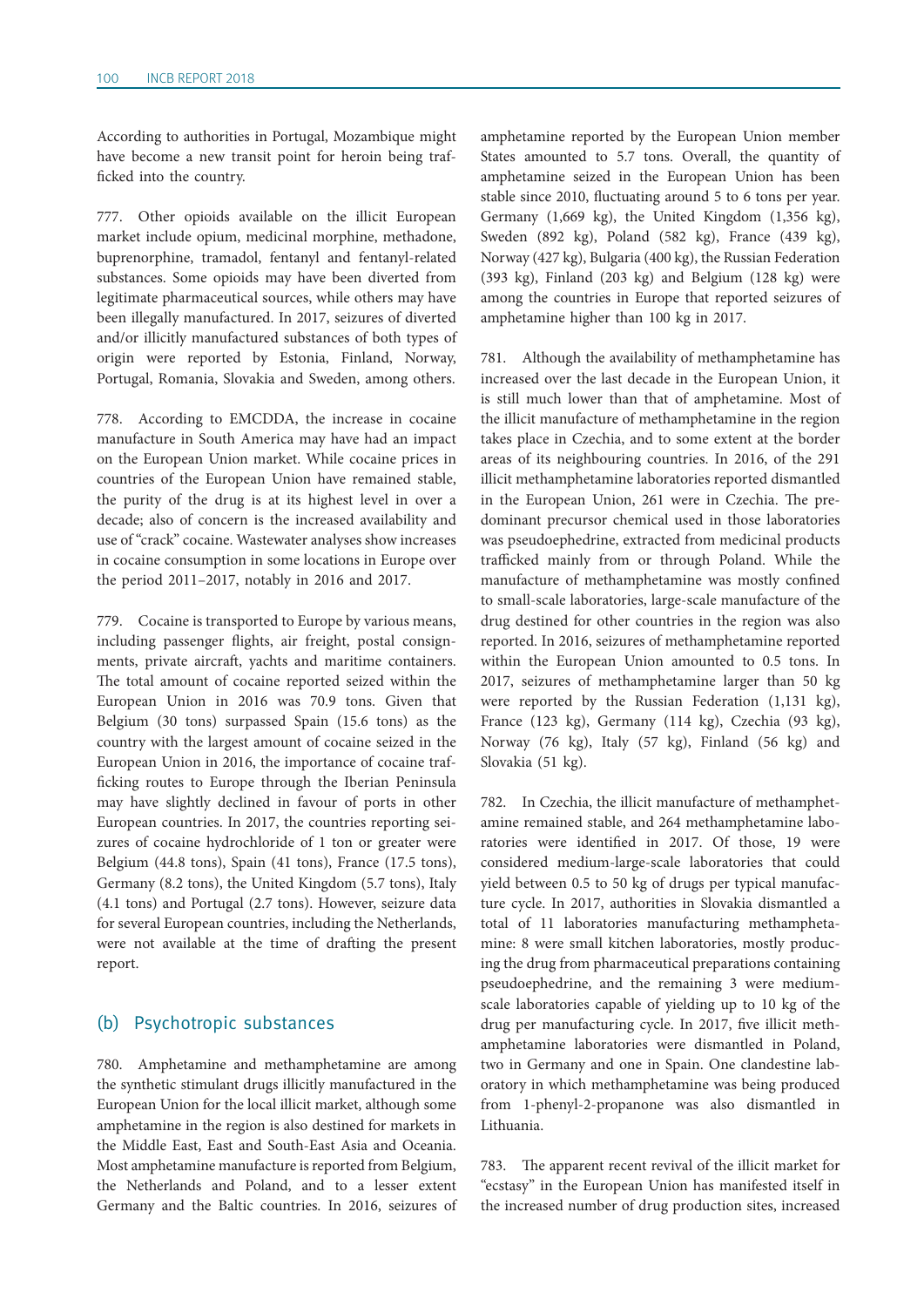seizures of the drug and the increasing content of MDMA as the active ingredient in "ecstasy" tablets. In 2016, the member States of the European Union reported 24,000 seizures of MDMA (295 kg of the substance), along with 5.3 million tablets containing the substance. In addition, 1.2 tons of MDMA, originating in Europe, were reported seized by Australia. In 2016, 11 illicit MDMA laboratories were dismantled in the European Union (10 in the Netherlands and 1 in Belgium), which was more than double the number dismantled in 2015. In 2017, three illicit MDMA laboratories were identified in Sweden, one in Belgium and one in Poland.

784. In 2017, among the countries in Europe that reported seizures of synthetic drugs other than amphetamine-type stimulants, Estonia, Lithuania, Luxembourg, Slovakia and the United Kingdom reported seizures of LSD; seizures of GHB were reported by Estonia, Luxembourg and Norway, among others. According to EMCDDA, the number of LSD seizures (about 1,800) almost doubled in the European Union during the period 2010–2016, although the quantity of the drug seized fluctuated.

785. According to the Police Academy in the Netherlands, in its study entitled *The Netherlands and Synthetic Drugs: An Inconvenient Truth*, which was published in 2018, revenue from the illicit synthetic drug market in the Netherlands amounted to at least 18.9 billion euros in 2017. That estimated revenue excludes the revenue from the manufacture of amphetamines and MDMA by Dutch nationals abroad, and the revenue generated from the production of drugs other than synthetic ones.

## (c) Precursors

786. For several years, countries in Europe have continued seizing both internationally controlled and nonscheduled substances used for the illicit manufacture of synthetic drugs in the region, in particular amphetamine, methamphetamine and MDMA. Those substances included 3,4-MDP-2-P and 3,4-MDP-2 glycidic acid derivatives that can be used in the illicit manufacture of MDMA and ephedrines; 1-phenyl-2-propanone (P-2-P), including methyl glycidic acid derivatives of the substance; and APAAN and APAA, which can be used in the illicit manufacture of amphetamines. For example, in 2017, a seizure of sizeable amount of APAAN (1.3 tons) was reported by Albania.

787. Since 2016, countries in the European Union have been increasingly targeted by traffickers seeking new sources of acetic anhydride. Attempts to divert the substance continued until about mid-2017, when the number of identified diversion attempts started declining, although did not disappear completely. In contrast to that decline in diversion attempts, the trafficking of previously diverted acetic anhydride continued throughout 2017 and 2018, as evidenced by a number of seizures of the substance of suspected European origin both within and outside the region. It appears that the diversion of acetic anhydride and the subsequent trafficking in the substance from the region might have been facilitated by the different approaches taken by the States members of the European Union with regard to the implementation of particular provisions of European Union precursor control legislation.

788. A comprehensive review of the situation with respect to the control of precursors and chemicals frequently used in the illicit manufacture of narcotic drugs and psychotropic substances in the region can be found in the report of the Board for 2018 on the implementation of article 12 of the 1988 Convention.

# (d) Substances not under international control

789. New psychoactive substances, in particular highly potent synthetic opioids and synthetic cannabinoids, have continued to cause public health problems in Europe.

790. In 2017, 51 new psychoactive substances were detected for the first time on the European market: about one new substance every week. That number is lower compared with the previous five years, in particular 2014 and 2015, when new identifications reached about 100 annually. The reasons for that decrease in new detections are not clear, but they may include efforts to schedule new psychoactive substances at the international and national levels, and measures taken by the Government of China, in particular law enforcement operations targeting laboratories producing new psychoactive substances in that country.

791. Synthetic cannabinoids have continued to be the largest group of new psychoactive substances monitored by EMCDDA: in 2017, 10 new synthetic cannabinoids were reported to the agency. Synthetic cannabinoids were also the most frequently seized new psychoactive substances, accounting for 45 per cent (32,000 seizures) out of a total of 71,000 seizures of new psychoactive substances reported in Norway, Turkey and the European Union in 2016. Those synthetic cannabinoids were trafficked to Europe from outside the region and then mixed with dried plant material and packaged in processing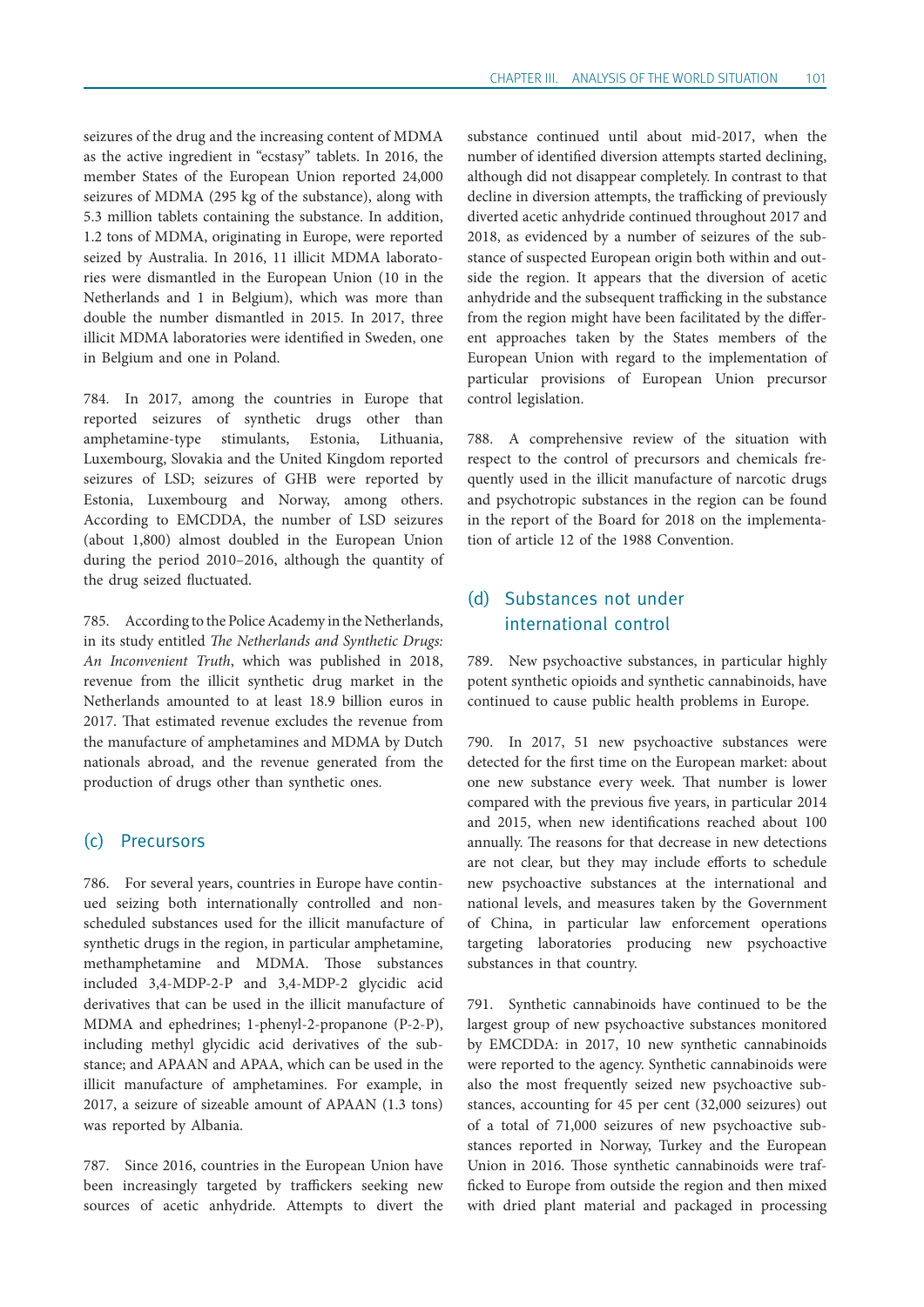facilities in the region. The five most commonly seized synthetic cannabinoids in 2016 were MDMB-CHMICA, 5F-AKB-48, AB-CHMINACA, UR-144 and AMB-FUBINACA, all but the last of which were listed in Schedule II of the 1971 Convention by the Commission on Narcotic Drugs in March 2017 or March 2018.

792. The second-largest group of new psychoactive substances monitored by EMCDDA was synthetic cathinones. In 2017, 12 synthetic cathinones were detected for the first time, bringing the total number found on the European market to 130. With over 23,000 seizures, synthetic cathinones accounted for 33 per cent of the total number of seizures of new psychoactive substances in 2016; a minor decrease compared with the previous year. The five most commonly seized cathinones in 2016 were α-PVP, 4-CMC, 3-CMC, 4-methyl-*N*,*N*-dimethylcathinone and 3-MMC; α-PVP was brought under international control and placed in Schedule II of the 1971 Convention in March 2016.

793. In 2017, 13 new synthetic opioids, including 10 fentanyl derivatives, were detected on the European illicit drug market. Although new fentanyl derivatives do not currently play a major role in that market, their high potency and availability on the market in diverse forms including nasal sprays or in mixtures with other drugs, such as heroin, cocaine or counterfeit medicines, pose a serious health risk not only for users but also for health and law enforcement personnel.

794. In 2016, the number of seizures of new synthetic opioids tripled compared with 2015, and accounted for 2.3 per cent of all new psychoactive substances seized in that year. Fentanyl derivatives accounted for about three quarters of the approximately 1,600 seizures of new synthetic opioids made in 2016.

795. Since 2015, 14 new benzodiazepines have been reported to the European Union Early Warning System. The increasing availability of both established and new benzodiazepines on the illicit drug market in some countries in Europe is of concern because of possible links between their use and opioid overdose deaths.

796. By the end of 2017, EMCDDA was monitoring 23 new benzodiazepines, of which 3 had been detected for the first time in Europe in that year. While the number of seizures of benzodiazepines decreased in 2016, when compared with 2015, the amount of the substances seized increased significantly. Other new psychoactive substances seized in 2016 included arylcyclohexylamines, phenethylamines, tryptamines, piperidines, pyrrolidines and arylalkylamines.

797. Reports of increasing manufacture of new psychoactive substances in Europe can be further corroborated by the identification of laboratories manufacturing or processing flunitrazolam, an internationally noncontrolled benzodiazepine derivative, and cyclopropylfentanyl, an internationally non-controlled opioid analgesic, in Sweden in 2017.

## 5. Abuse and treatment

798. More than 92 million people in the European Union, or over a quarter of the population aged 15 to 64, are estimated to have tried illicit drugs at least once in their lives. The prevalence of drug use in the European Union is higher among males (56.0 million) than females (36.3 million). Drug use in Europe encompasses a wide range of substances; polydrug use is common. Individual patterns of drug use range from experimental to more regular and harmful patterns of use.

799. According to the EMCDDA report "Preventing overdose deaths in Europe", published in 2017 as part of the Perspectives on Drugs series, at least 9,000 people in Norway, Turkey and the countries of the European Union died as a result of drug overdoses in 2016. Evidence shows that educational and training interventions for peers and family members, complemented by the implementation of take-home naloxone projects, can help decrease overdose-related mortality rates.

800. The prevalence of cannabis use in the European Union is about five times that of other substances: about 87.6 million persons aged 15 to 64, or 26.3 per cent of that age group, have tried cannabis in their lives. It is estimated that about 1 per cent of adults in Europe use cannabis daily or almost daily (20 days or more in the past month). Around three quarters of cannabis users are males aged 35 to 64. The most recent EMCDDA drug abuse survey indicates a stable or increasing trend in last-year cannabis use among those aged 15 to 34.

801. Heroin remains the most commonly used illicit opioid in Europe. Other opioids being abused in the region include methadone, buprenorphine, fentanyl, codeine, morphine, tramadol and oxycodone. Eighty per cent of first-time entrants into treatment in the European Union for opioids as the primary drug of abuse cited heroin as the primary drug of abuse, followed by methadone (8 per cent), buprenorphine (5 per cent), fentanyl (0.3 per cent) and other opioids (about 7 per cent). In the European Union, 23 is the mean age of initiation of heroin use and 34 is the mean age of heroin users seeking treatment for drug dependence for the first time.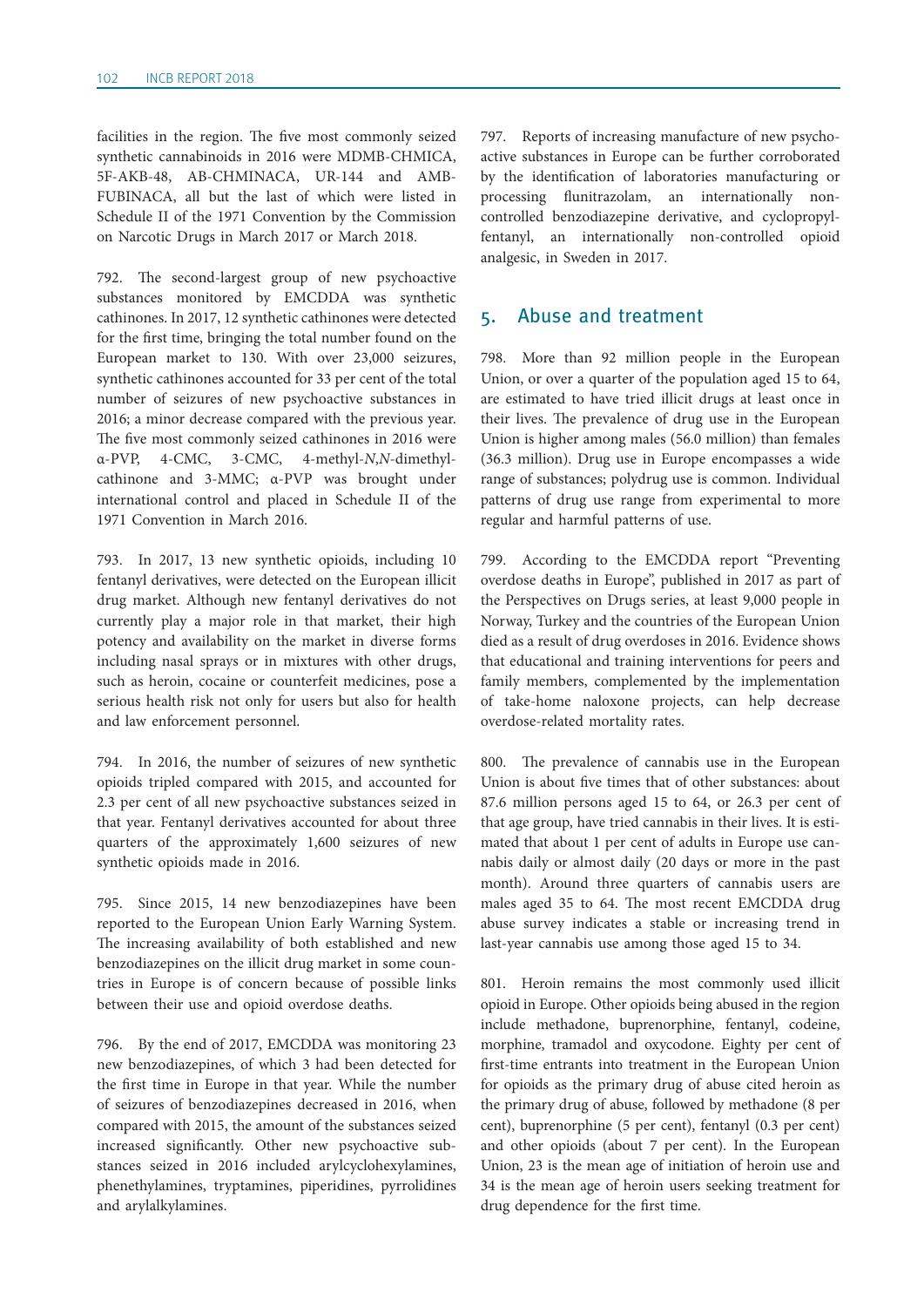802. It is estimated that about 5.1 per cent of the population of European Union member States aged 15 to 64 have tried cocaine in their lives. The highest last-year prevalence of cocaine use among young adults was reported by the United Kingdom (4.0 per cent), Denmark (3.9 per cent), the Netherlands (3.7 per cent), Spain (3.0 per cent) and Ireland (2.9 per cent). In 2017, some increase in cocaine use was reported by Albania, Croatia, Lithuania, Slovakia and Switzerland.

803. The available data suggest that, since around 2000, there has been a relatively stable situation in the use of amphetamines in countries in Europe. It is estimated that 11.9 million of those aged 15 to 64 in the European Union, or 3.6 per cent of that age group, have tried amphetamines during their lives. In 2017, decreased use of amphetamine in Europe was reported by Bulgaria, Italy and the United Kingdom. In Norway, the use of amphetamine has increased.

804. Methamphetamine use, which in Europe has been generally low and historically concentrated in Czechia and Slovakia, is now also present in the areas of Germany that border with Czechia and in Cyprus, Spain and countries in Northern Europe, including Finland and Sweden.

805. Approximately 35,000 drug users who entered specialized drug treatment in the European Union in 2016 reported amphetamines as their primary drug; about 15,000 of them were first-time clients. In Germany, Finland, Latvia and Poland, primary amphetamine users accounted for more than 15 per cent of all first-time treatment entrants. Almost 90 per cent of the 9,200 drug users who entered specialized treatment in the European Union and who reported methamphetamine as their primary drug of abuse were from Czechia or Slovakia.

806. The mean age of initiation of use of amphetamines among drug users in the European Union is 20; 29 is the mean age of users of amphetamines entering treatment for drug dependence for the first time. Problems related to long-term, chronic and injecting amphetamine use are most evident in countries in Northern Europe; methamphetamine problems have been more noticeable in Czechia and Slovakia.

807. Until recently, the prevalence of "ecstasy" use had been on the decline from the peak levels reached in many countries in the early to mid-2000s. It is estimated that 4.1 per cent (13.5 million) of persons aged 15 to 64 in the European Union have tried "ecstasy" in their lives. Consumption of "ecstasy" is highest among those aged 15 to 34; about 2.2 million (1.8 per cent) of that age group have used "ecstasy" in the last year. In that age group, the

last-year prevalence of "ecstasy" use ranged from 0.2 per cent in Portugal and Romania to 7.4 per cent in the Netherlands. It is worth noting that use of "ecstasy" is only rarely cited as a reason for entering specialized drug treatment.

808. Although data on the availability of new psychoactive substances in the European Union are gradually improving, estimating the demand for those substances remains a challenge for the region. Since 2011, 13 European countries have provided EMCDDA with national estimates of the use of new psychoactive substances; however, the use of different methods and survey questions limits the comparison of the outcomes of the surveys.

809. The French Monitoring Centre for Drugs and Drug Addiction (OFDT), in a report from March 2018 concerning users of and markets for psychoactive substances, indicated that the habitual use of new psychoactive substances during the period 2016–2017 was confined to particular population groups, such as high-school students aged 15 to 17 and adults who were using cannabis regularly. According to the report, the use of new psychoactive substances also includes inhalation of synthetic cannabinoids, advertised as "e-liquids". The users of new psychoactive substances in France perceived that purchasing such substances online was a guarantee of their quality; such a perception could motivate them to further use the substances.

810. Although use of new psychoactive substances in the European Union is low overall, their use by high-risk drug users is of particular concern. A number of countries reported the smoking of synthetic cannabinoids within marginalized communities, such as homeless people and prisoners. For example, a survey conducted in prisons in the United Kingdom in 2016 found that 33 per cent of the 625 prison inmates surveyed reported use of synthetic cannabinoids (known as "Spice") within the last month, whereas 14 per cent reported use of cannabis in the previous month. Use of new psychoactive substances does not, however, account for a sizeable proportion of drug treatment cases in Europe.

811. According to the statistical bulletin of the Office for National Statistics of the United Kingdom, released in August 2018, 61 deaths in 2017 were reported as related to new psychoactive substance poisoning in England and Wales; a significant decrease from the 123 such deaths reported in 2016 following the Government's approval of the Psychoactive Substances Act in 2016, which established a blanket ban on the import, production and supply of most psychoactive substances not already covered by law.